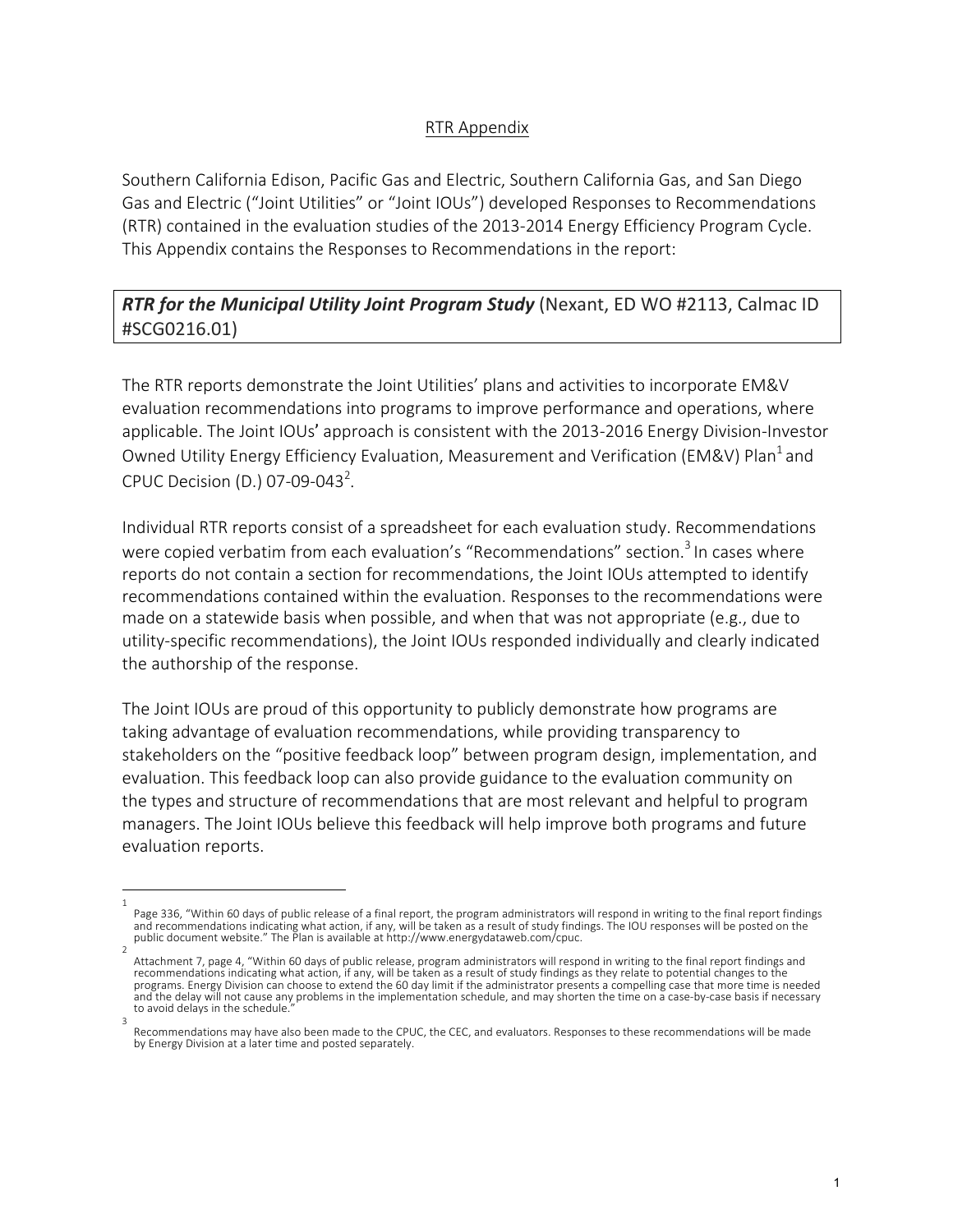## **EM&V** Impact, Process, Market Assessment Study Recommendations

**Study Title: Municipal Utility Joint Program Study**

**Program: Residential**

**Author: Nexant**

**Calmac ID: SCG0216.01**

**ED WO: 2113**

Link to Report: http://calmac.org/publications/Municipal\_Utility\_Joint\_Program\_Study\_FINAL\_7.22.16\_v1.pdf

|       |        |                                                                                                                                                                                                                                                                                                                                                                                                      |                                                                                                                                                                                                                                                                                                                                                                     | Recommendation |                                                                                                                                                                                                                                                                                                                                                                                                                                                                                                                                                                                                                            |                                                                                                                                                                                                                                                                                                                                                                                                                                                                                                                                                                                                                                                                                                                                                                                                                                                |
|-------|--------|------------------------------------------------------------------------------------------------------------------------------------------------------------------------------------------------------------------------------------------------------------------------------------------------------------------------------------------------------------------------------------------------------|---------------------------------------------------------------------------------------------------------------------------------------------------------------------------------------------------------------------------------------------------------------------------------------------------------------------------------------------------------------------|----------------|----------------------------------------------------------------------------------------------------------------------------------------------------------------------------------------------------------------------------------------------------------------------------------------------------------------------------------------------------------------------------------------------------------------------------------------------------------------------------------------------------------------------------------------------------------------------------------------------------------------------------|------------------------------------------------------------------------------------------------------------------------------------------------------------------------------------------------------------------------------------------------------------------------------------------------------------------------------------------------------------------------------------------------------------------------------------------------------------------------------------------------------------------------------------------------------------------------------------------------------------------------------------------------------------------------------------------------------------------------------------------------------------------------------------------------------------------------------------------------|
| Item# | Page # | <b>Findings</b>                                                                                                                                                                                                                                                                                                                                                                                      | <b>Best Practice / Recommendations</b>                                                                                                                                                                                                                                                                                                                              | Recipient      | <b>Utility/Agency Perspective</b>                                                                                                                                                                                                                                                                                                                                                                                                                                                                                                                                                                                          | <b>Program Actions</b>                                                                                                                                                                                                                                                                                                                                                                                                                                                                                                                                                                                                                                                                                                                                                                                                                         |
|       | 46     | As opposed to engaging individually with each<br>municipal utility on a joint program offering,<br>SoCal Gas may be able to streamline partnership partnerships with municipal utilities. This<br>negotiation and achieve greater participation<br>and savings of joint-fuel opportunities by<br>engaging with SCPPA directly to develop an<br>arrangement that municipal utilities can opt<br>into. | Nexant recommends SoCal Gas investigate<br>engaging with SCPPA directly to establish<br>approach was noted by all interviewed<br>municipal utility program managers as the<br>preferred method for future joint program<br>partnerships.                                                                                                                            | SoCalGas       | SoCalGas agrees that working with SCPPA could<br>possibly facilitate cost-effective and efficient<br>program partnerships with municipalities,<br>especially smaller ones, instead of engaging<br>these smaller municipalities on a one-on-one<br>lbasis.                                                                                                                                                                                                                                                                                                                                                                  | SoCalGas is currently in discussion with SCPPA to<br>create a master partnership that will allow<br>SoCalGas to partner with one or more SCPPA<br>members at the same time in the delivery of<br>customer programs.                                                                                                                                                                                                                                                                                                                                                                                                                                                                                                                                                                                                                            |
| 2     | 46     | Regardless of the type of agreement made, the<br>municipal utilities would benefit from knowing<br>specific details about the process SoCal Gas's<br>partnership agreement.                                                                                                                                                                                                                          | Nexant recommends SoCal Gas develop a flow<br>Ichart:<br>. That designates each key step in the process,<br>along with key contacts for each step;<br>$\cdot$ that is disseminated to program managers<br>once negotiations begin; and,<br>$\cdot$ provide updated versions to appropriate<br>municipal utility contacts as roles within SoCal<br><b>Gas shift.</b> | SoCalGas       | SoCalGas acknowledges that there may be<br>benefits to developing a flowchart for the<br>purposes of program partnerships, but such<br>benefits may vary from program and program,<br>land the discretion to create such documents<br>should be left to the Program Managers<br>managing the partnership programs. In some<br>cases, the program process is very simple and<br>straightforward, such that having fully-<br>documented process will not provide any added program contacts, performance and results of<br>value, but may create additional burden and<br>distraction from day-to-day program<br>management. | SoCalGas has created many tools that assist<br>program managers and staff in their day-to-day<br>program operations with their municipality<br>counterpart, such as a Partnering Program<br>Handbook that provides detailed process of<br>creating a joint partnership and managing day-to-<br>day partnering activities, Partnership<br>Dashboards that track many aspects of<br>partnership program operations, such as<br>existing and partnering opportunities on a<br>monthly basis, and centralized billing process<br>that allows for accurate an on-time billing<br>process with the municipal utility partner.<br>SoCalGas will encourage its Program Managers<br>to create a detailed flow chart as outlined in the<br>recommendation, especially if it is deemed<br>helpful in managing their municipal utility<br>relationship(s). |